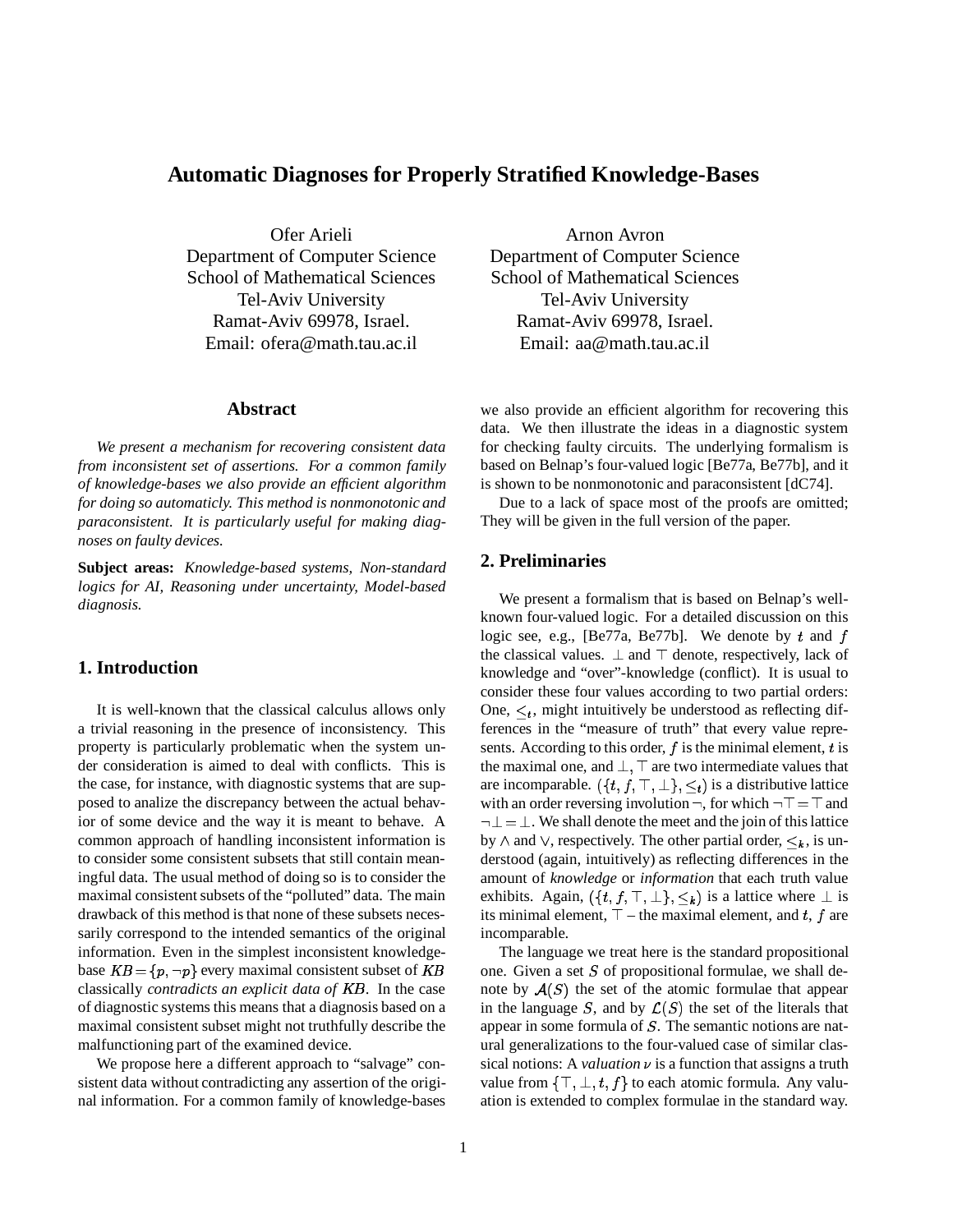We shall sometimes write  $\psi : b \in \nu$  instead of  $\nu(\psi) = b$ . We will say that  $\nu$  *satisfies*  $\psi$ , iff  $\nu(\psi) \in \{t, \top\}$ . t and  $\top$  are called *designated values*. A valuation that satisfies every formula in a given set of formulas, S, is said to be a *model* of S. The set of the models of S will be denoted  $mod(S)$ . Note that unlike in the classical calculus, there are no tautologies here. In fact, excluded middle is not a valid rule in the four-valued case.

The formulae considered here are clauses, i.e.: disjuncts of literals. As the following lemma shows, representing the formulae in a clause form does not reduce the generality.

**Lemma 2.1** For every formula  $\psi$  there is a finite set S of clauses such that for every valuation  $\nu$  and for every  $\phi \in S$ ,  $\nu(\psi) \in {\{\top, t\}}$  iff  $\nu(\phi) \in {\{\top, t\}}$ .

Here is another useful property of clauses that will be used several times in the sequel:

**Lemma 2.2** Let  $\psi$  be a clause,  $l_i$   $(i = 1 ... n)$  – its literals, and  $\nu$  – a valuation on  $\mathcal{A}(\psi)$ . Then  $\nu(\psi) \in \{t, \top\}$  iff there is an  $1 \leq i \leq n$  s.t.  $\nu(l_i) \in \{t, \top\}.$ 

**Definition 2.3** A *knowledge-base* KB is a pair (S; Exact), where  $S$  is a set of clauses, and  $Exact$  is a set of atoms in  $A(S)$  that are assumed to have only classical values.  $mod(KB) = mod(S, Exact)$  denotes the set of *exact models* of S, i.e.: the models of S in which every element of Exact is assigned a classical value. Formally:  $mod(S, Exact) = \{M \in mod(S) \mid \forall p \in Exact \ M(p) \in$  $\{t, f\}$ .

**Definition 2.4** Let  $M \in mod(S)$ . Define:  $Inc_M(S) = \{ p \in A(S) \mid M(p) = \top \}.$ 

**Definition 2.5** Let  $M, N$  be two exact models of a knowledge-base  $KB = (S, Exact).$ 

**a**) *M* is *more consistent* than *N* (notation:  $M >_{con} N$ ), iff  $Inc_M(S) \subset Inc_N(S).$ 

**b)** <sup>M</sup> is a *most consistent* exact model of KB (mcem, for short), if there is no other exact model of KB which is more consistent than  $M$ . The set of the most consistent exact models of  $KB$  will be denoted mcem $(KB)$ .

**c**) M is *smaller* than N with respect to  $\leq_k (M \leq_k N)$ , if for any  $p \in \mathcal{A}(S)$ ,  $M(p) \leq_k N(p)$ , and there is a  $q \in \mathcal{A}(S)$ s.t  $M(q) <_{k} N(q)$ .

**d)** <sup>M</sup> is a <sup>k</sup>*-minimal* model of a set <sup>S</sup>, if there is no other element of S which is smaller w.r.t.  $\leq_k$  than M.

**e**) The set of the k-minimal models of  $mod(KB)$  will be denoted kmin $(KB)$ ; the set of the k-minimal models of mcem(KB) (*minimal mcems*, for short) will be denoted  $\Omega(KB).$ 

**Definition 2.6** Let  $KB = (S, Exact)$  be a knowledge-base, and  $\psi$  – a formula.

**a**)  $KB \models \psi$  if every exact model of KB is a model of  $\psi$ .

**b**)  $KB \models_{\text{meem}} \psi$  if every mcem of KB is a model of  $\psi$ .

**c**)  $KB \models_{kmin} \psi$  if every k-minimal exact model of KB is a model of  $\psi$ .

**d**)  $KB \models_{\Omega} \psi$  if every k-minimal mcem of KB is a model of  $\psi.$   $^1$ 

**Example 2.7** Let  $KB = (S, Exact)$  where  $S = \{p, \neg p \lor \neg p \}$  $\lnot q$ ,  $\lnot q \lor r$  and  $Exact = \emptyset$ . The (exact) models of KB are listed in Figure 1 below (An asterisk denotes some value in  $\{\perp, f, t, \top\}$ 

| Model No.          | р | q | r | Model No.                                  | D | q | r      |
|--------------------|---|---|---|--------------------------------------------|---|---|--------|
| $M_1$              | t |   |   | $M_9$                                      |   |   |        |
| $M_{\rm 2}$        | t |   | t | $M_{\rm 10}$                               |   |   |        |
| $M_3$              | t |   |   | $M_{11}$                                   |   |   |        |
| $\boldsymbol{M_4}$ | t |   |   | $M_{12}$                                   |   |   |        |
| $M_5 \perp M_8$    | t |   | * | $\overline{M}_{13}\perp \overline{M}_{16}$ |   |   | $\ast$ |
|                    |   |   |   | $M_{17}\perp M_{20}$                       |   |   | $\ast$ |

**Figure 1. The exact models of** KB

Here, kmin(KB) =  $\{M_1, M_9\}$ , mcem(KB)  ${M_1, M_2, M_3}$ , and  $\Omega(KB) = {M_1}$ . Thus  $KB \models_{mcem} \neg q$ and  $KB \models_{\Omega} \neg q$ , while  $KB \not\models k_{min} \neg q$  and  $KB \not\models \neg q$ . When  $Exact = \{q\}$  the (minimal) mcems of KB remain the same, while  $M_1$  becomes the single k-minimal exact model of KB, so now  $KB \models_{kmin} \neg q$ .

Several consequence relations similar to  $\models_{\textit{meem}}$  are considered in the literature. Priest [Pr91] uses similar consequence relation for defining the logic LPm from the threevalued logic LP. Now, in [AA95] it is shown that for finite sets of assertions  $\models_{mcem}$  and  $\models_{\Omega}$  are the same. Therefore, when switching to four valued semantics and using only the <sup>k</sup>-minimal mcems, one might consider fewer models than in the case of LPm, since for every  $k$ -minimal mcem that assigns  $\perp$  to an atomic formula p, there are *two* corresponding three-valued minimaly inconsistent LP models: One assigns  $t$  to  $p$ , and the other assigns it  $f$ . Also, here one might impose further constraints on the relevant models since we (unlike [Pr91]) do not consider models that are not exact.

Kifer and Lozinskii [KL92] also consider a similar relation in the framework of annotated logics. Like Priest, they also consider the most consistent models among *all* the possible models. They do not restrict the attention to some relevant subset (as we do) by constraining them in the meta-level. See [AA94, AA96] for further discussion and a comparison between  $\equiv_{\text{meem}}$  and the consequence relation of [KL92].

<sup>&</sup>lt;sup>1</sup>One can view the consequence relation  $\models_{\Omega}$  as a composition of the relations  $\models_{\textit{mean}}$  and  $\models_{\textit{kmin}}$ . First we confine ourselves to the mcems of KB by using  $\equiv_{\boldsymbol{m} \boldsymbol{c} \boldsymbol{e} \boldsymbol{m}}$ , then we minimize the valuations that we have got by using  $\models_{kmin}$ .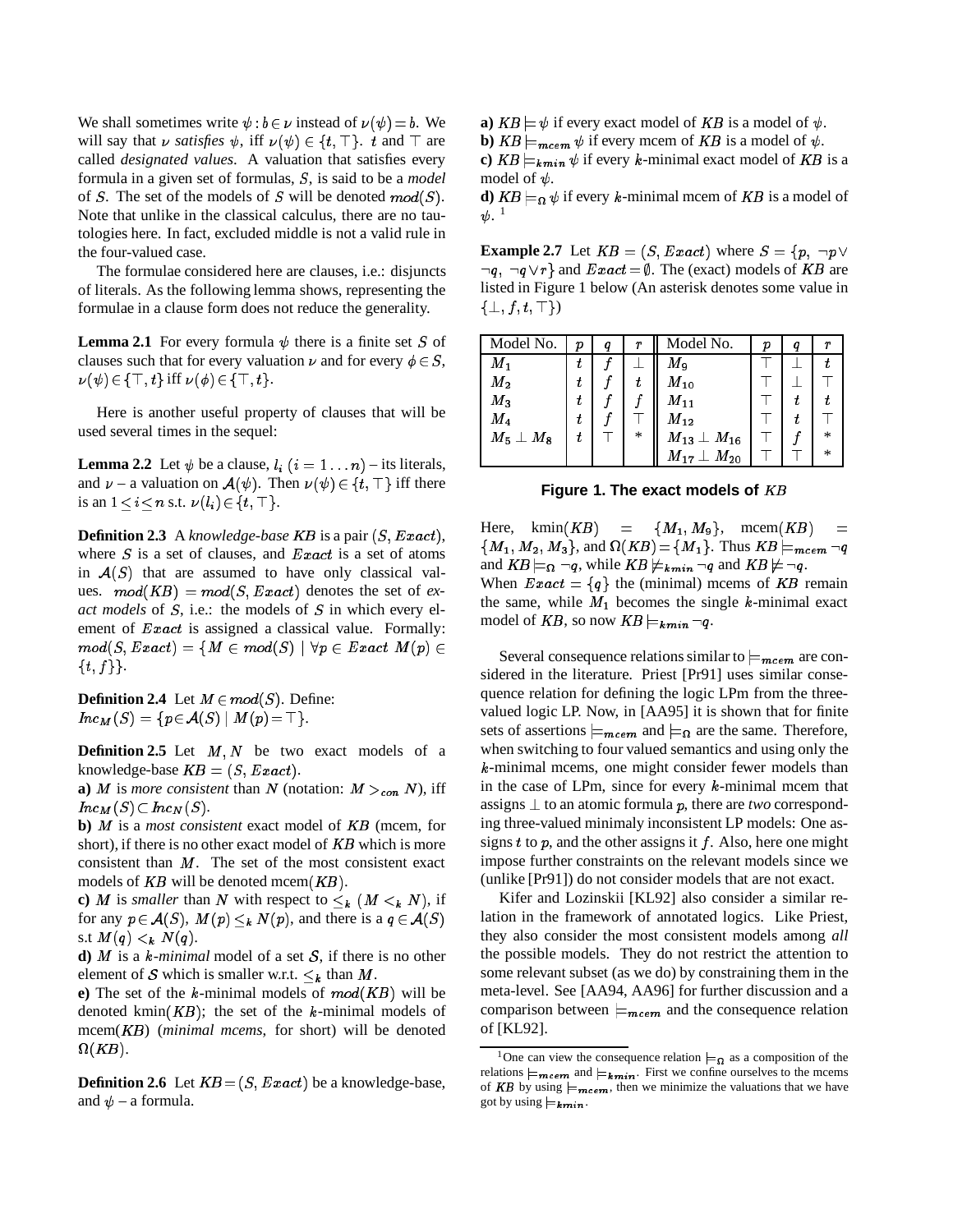**Definition 2.8** Let S be a set of assertions. An atom  $p \in$  $A(S)$  is called a *positive* (*negative*) *fact* of S if  $p \in S$  $(\neg p \in S)$ . p is called *strictly* positive (negative) fact if it is a positive (negative) fact and  $\neg p \notin S$  ( $p \notin S$ ).

**Lemma 2.9** [AA95, Corollary 3.13] Let  $KB = (S, Exact)$ . If p is a strictly positive fact of S then  $KB \models_{\text{meem}} p$  and  $KB \not\models_{meem} \neg p$ . Strictly negative facts have the dual property.

A basic property of the knowledge-bases that we consider here is that for every exact model there is an mcem which is at least as consistent. For finite knowledge-bases this is trivialy the case. The following proposition assures that this property holds in *every* propositional knowledgebase:

**Proposition 2.10** (Lin's Lemma, [Pr91]) Let KB be a (possibly infinite) set of clauses. For every exact model  $M$  of KB there is an mcem M' of KB s.t.  $M' \geq_{con} M$ .<sup>2</sup>

### **3. Recovery of knowledge-bases**

In this section we describe what we mean by saying "recovering an inconsistent knowledge-base". In particular we define and characterize the recovered parts of a knowledgebase. For that we first have to expand the notion of "consistency" to the four-valued case:

**Definition 3.1** Let S be a set of clauses. **a**) A model M of S is *consistent* if  $Inc<sub>M</sub>(S) = \emptyset$ . **b)** S is *consistent* if it has a consistent model. **c**)  $KB = (S, Exact)$  is *consistent* if S has a consistent exact model.

Lemma 3.2 S is consistent iff it is classically consistent.

**Definition 3.3** A subset  $S' \subseteq S$  is *consistent in* S w.r.t.  $Exact$ , if  $S'$  is a consistent set, and it has a consistent exact model that is expandable to an (not necessarily consistent) exact model of S.

**Example 3.4**  $S' = \{p\}$  is a consistent set, but it is *not* consistent in  $S = \{p, \neg p\}$  w.r.t. any set Exact, since there is no consistent model of  $S'$  that is expandable to a model of  $S$ . Similarly,  $S' = \{p\}$  is consistent in  $S = \{p, \neg p \lor q, \neg p \lor \neg q\}$ w.r.t.  $Exact = \{p\}$ , but it is not consistent in S w.r.t.  $Exact = \{q\}$ , since there is no *consistent* exact model of S' that is expandable to an *exact* model of S.

Now we can define what we mean by recovering an inconsistent knowledge-base:

**Definition 3.5** A *recovered set* of a knowledge-base  $(S, Exact)$  is a subset of S that is consistent in S w.r.t.  $Exact.$ 

**Example 3.6** Consider the knowledge-base KB  $(S, \{r, u\})$  where  $S = \{p, p \lor q, \neg p \lor \neg r, r \lor \neg u, r \lor \neg r\}$  $\neg v, u \vee v$ .  $KB' = \{p, p \vee q, \neg p \vee \neg r, r \vee \neg u\}$  is a recovered set of KB, since  $\{p : t, q : \bot, r : f, u : f\}$ is a consistent exact model of  $KB'$  that is expandable to  $M = \{p : t, q : \perp, r : f, u : f, v : \top\}$ , which is an exact model of KB.

We now provide a method for practically recovering a knowledge-base. This method is strongly related to finding mcems for KB. (see Proposition 3.10 below).

**Definition 3.7** Let M be an exact model of a knowledgebase  $KB = (S, Exact)$ . The set that is *associated with* M is:  $KB_M = \{ \psi \in S \mid \mathcal{A}(\psi) \cap Inc_M(S) = \emptyset \}.$ 

**Example 3.8** In Example 3.6, <sup>M</sup> is an exact model of KB, and  $KB_M = KB'$ .

**Proposition 3.9** Every set that is associated with some exact model <sup>M</sup> of KB is a recovered set of KB.

**Proposition 3.10** Every maximal recovered set of a knowledge-base  $KB$  is associated with some mcem M of KB.

# **4. Stratified knowledge-bases and their recovered sets**

In general, computing mcems for a given knowledgebase and discovering its recovered sets might not be an easy task. Even in relatively simple cases, where e.g. S is consistent and  $Exact = \mathcal{A}(S)$ , finding a recovered set for  $(S, Exact)$  reduces to the problem of logical satisfaction, since in this case one has to provide a classical model for S. Therefore, we confine ourselves to a special (nevertheless common) family of knowledge-bases, for which we provide an efficient algorithm that computes recoverable sets.

**Definition 4.1** Let S be a set of formulae.  $S_{\nu}$  — the *dilution* of S w.r.t. a partial valuation  $\nu$  — is constructed from S by the following transformations:

- 1. Deleting every  $\psi \in KB$  s.t.  $\nu(\psi) \in \{t, \top\},$
- 2. Removing from what is left every occurrence of a literal *l* such that  $\nu(l) \in \{f, \perp\}$ .<sup>3</sup>

 $2$ This lemma is proved in [Pr91] for the three-valued case, and under the implicit assumption that  $\boldsymbol{Exact} = \emptyset$ . However, it is easy to prove this lemma in our case as well.

<sup>&</sup>lt;sup>3</sup>Note the similarity between the the dilution process and the Gelfond– Lifschitz transformation [GL88] used for providing semantics to logic programs with negations.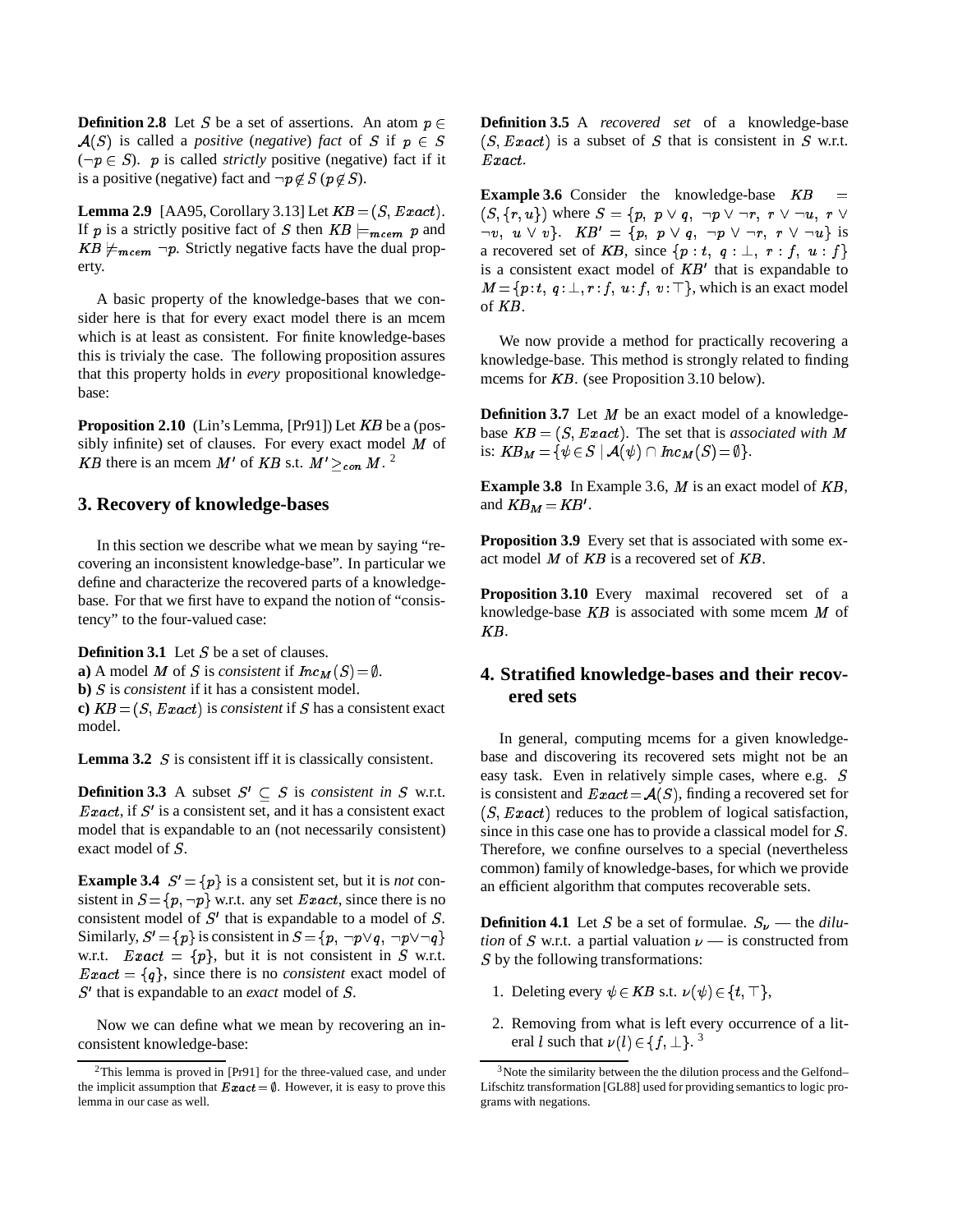**Definition 4.2** A set of formulae S is called *stratified*, if there is a set of "stratifications"  $S_0 = S, S_1, \ldots, S_n = \emptyset$ , so that for every  $0 \le i \le n \perp 1$  there is a  $p \in \mathcal{A}(S_i)$  s.t.:

**a**)  $p$  is either a positive fact or a negative fact of  $S_i$ .

**b**)  $S_{i+1}$  is a dilution of  $S_i$  w.r.t. the partial valuation p: t if p is a strictly positive fact of  $S_i$ ,  $p: f$  if p is a strictly negative fact of  $S_i$ , and  $p: \top$  if p is both a positive and a negative fact of  $S_i$ .

A knowledge-base  $KB = (S, Exact)$  is stratified iff S is stratified. In all the examples given here (see especially the one of Section 5), as well as in most of the known puzzles of the literature, the involved knowledge-bases are stratified.

#### **Definition 4.3**

**a**) Let S be a set of formulae and  $Exact \subset \mathcal{A}(S)$ . A stratification  $S_0 \ldots S_n$  of S is *proper* with respect to *Exact* if there is no  $p \in Exact$  and an index  $1 \le i \le n$  s.t. p is both a positive and a negative fact of  $S_i$ .

**b**) A knowledge-base  $KB = (S, Exact)$  is called *properly stratified* iff there is a stratification of S that is proper w.r.t. Exact.

**Example 4.4** Suppose that  $KB = (S, \{r, u\})$  is the same knowledge-base of Examples 3.6 and 3.8. A possible stratification of S is  $S_0 = \{p, p\lor q, \neg p\lor \neg r, r\lor \neg u, r\lor \neg v, u\lor v\},\$  $S_1 = \{\neg r, r \vee \neg u, r \vee \neg v, u \vee v\}, S_2 = \{\neg u, \neg v, u \vee v\},$  $S_3 = \{\neg v, v\}, S_4 = \emptyset$ . This stratification is proper.

The algorithm given in Figure 2 checks whether a given knowledge-base  $(S, Exact)$  is properly stratified. If so, it produces proper stratifications, and allows to construct recovered sets by providing corresponding (minimal) mcems of  $(S, Exact)$  (see Theorem 4.7 below).

Every valuation  $\nu$  produced by the algorithm of Figure 2 is determined by a sequence of the picked atomic formulae  $\{p_0, p_1, \ldots, p_n\}$  of the calls to  $RECOVER$ . For shortening notations we shall just write  $\nu$  when referring to an arbitrary valuation produced by the algorithm, instead of  $\nu(p_0, p_1, \ldots, p_n)$ .

**Note:** It is possible to assign any other truth value to the atoms that are assigned  $\perp$  (during the "filling" process of the algorithm), and still  $\nu$  would be an exact model of KB. But in such cases,  $\nu$  cannot be minimal w.r.t.  $\leq_k$ . In particular, if the filling value is  $\top$ , then  $\nu$  cannot be an mcem of KB (see the proof of Theorem 4.7a). Also, it is possible to assign f to the elements of  $Exact$  that are assigned t during the filling process without losing any of the properties discussed below.

**Example 4.5** In our canonical example  $(3.6, 3.8, \text{ and } 4.4)$ , where  $S = \{p, p \lor q, \neg p \lor \neg r, r \lor \neg u, r \lor \neg v, u \lor v\}$  and

input: a knowledge-base  $KB = (S, Exact)$ call  $RECOVER(S, \emptyset, 0)$ procedure  $RECOVER(S, \nu, i)$ /\*  $S$  – the *i*-th stratification level of KB,  $\nu$  – the valuation constructed so far. \*/ <sup>f</sup> if  $(S = \emptyset)$  output  $\nu$  and return;  $\nu \in \Omega(KB)$  \*/ positives :=  $\{p \in \mathcal{A}(S) \mid p \in S\};$ negatives :=  $\{p \in \mathcal{A}(S) \mid \neg p \in S\};$ if (positives =  $\emptyset \wedge$  negatives =  $\emptyset$ ) halt;  $/* don't continue; KB$  is not stratified \*/ if  $(\exists p \in \text{positives} \cap \text{negative} \cap \text{Exact})$ return; /\* backtracking; not a proper stratification \*/ while ( $\exists p \in \text{positives} \setminus \text{ negatives}$ ) { pick such a <sup>p</sup>; positives := positives  $\setminus \{p\};$  $\nu := \nu \cup \{ p : t \};$  $S_{i+1} := S_{p:t}$ ; /\* dilution \*/ for exery  $q \neq p$  s.t.  $q \in \mathcal{A}(S) \setminus \mathcal{A}(S_{i+1})$  /\* filling \*/ if  $(q \notin Exact) \nu := \nu \cup \{q : \bot\}$  else  $\nu := \nu \cup \{q : t\};$  $RECOVER(S_{i+1}, \nu, i+1);$ <sup>g</sup> while ( $\exists p \in$  negatives) { pick such a <sup>p</sup>; negatives := negatives  $\{p\};$  $\nu := \nu \cup \{ p : f \};$  $S_{i+1} := S_{p:f}$ ; /\* dilution \*/ for every  $q \neq p$  s.t.  $q \in \mathcal{A}(S) \setminus \mathcal{A}(S_{i+1})$  /\* filling \*/ if  $(q \notin Exact) \nu := \nu \cup \{q : \bot\}$  else  $\nu := \nu \cup \{q : t\};$  $RECOVER(S_{i+1}, \nu, i+1);$  $\overline{ }$ while ( $\exists p \in$  positives  $\cap$  negatives,  $p \notin Exact$ ) { pick such a <sup>p</sup>; positives := positives  $\{p\};$ negatives := negatives  $\{p\};$  $\nu := \nu \cup \{p : \top\};$  $S_{i+1} := S_{p:\top}$ ; /\* dilution \*/ for every  $q \neq p$  s.t.  $q \in \mathcal{A}(S) \setminus \mathcal{A}(S_{i+1})$  /\* filling \*/ if  $(q \notin Exact) \nu := \nu \cup \{q : \bot\}$  else  $\nu := \nu \cup \{q : t\};$  $RECOVER(S_{i+1}, \nu, i+1);$  $\}$  $\mathcal{E}$ 

## **Figure 2. An algorithm for recovering stratified knowledge-bases**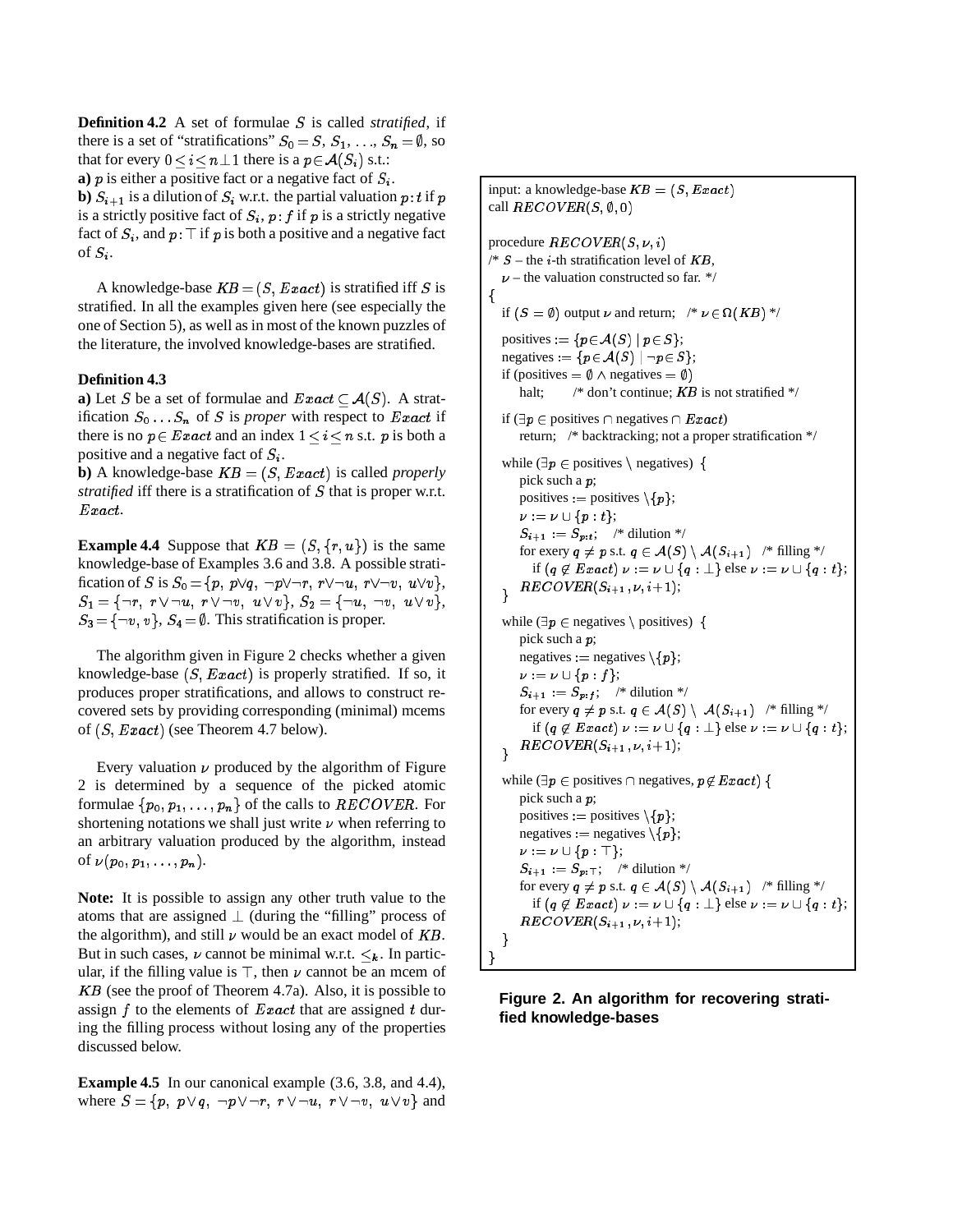$Exact = \{r, u\}$ , the algorithm produces a single (minimal) mcem of KB:  $\nu(p) = t$ ,  $\nu(q) = \perp$ ,  $\nu(r) = f$ ,  $\nu(u) = f$ , and  $v(v) = T$ . Figure 3 illustrates the processing of the algorithm in this case.



## **Figure 3. Generation of minimal mcems and recovered sets for** KB

Note that the algorithm does not necessarily produce every mcem of the knowledge-base. In the last example such an mcem is, for instance,  $\{p : \top, q : \bot, r : t, u : t, v : \bot\}.$ However, as Theorems 4.7 and 4.8 show, if KB is properly stratified the algorithm always finds at least one (minimal) mcem, and it provides a maximal recovered set for KB.

We now consider some properties of the algorithm.

**Proposition 4.6** Let  $KB = (S, Exact)$  be a finite knowledge-base. If it is properly stratified then the algorithm of Figure 2 finds every proper stratification of KB and outputs corresponding well-defined valuations for  $A(S)$ . The algorithm halts without giving any valuation iff either  $KB$  is not stratified, or every stratification of S is not proper w.r.t. Exact.

It follows from Proposition 4.6 that the algorithm halts with a valuation for a finite KB iff KB is properly stratified. For the rest of this section suppose, then, that  $KB$  is a finite knowledge-base that is properly stratified.

**Theorem 4.7** Let  $\nu$  be a valuation produced by the algorithm for a knowledge-base KB. Then: (a)  $\nu \in \text{meem}(KB)$ , (b)  $\nu \in \text{kmin}(KB)$ , and (c)  $\nu \in \Omega(KB)$ .

**Proof:** It is easy to see that every valuation  $\nu$  produced by the algorithm is an exact model of  $KB$ . We show that  $\nu$ is also most consistent among the exact models by an induction on the number of the recursive steps  $(n)$  that are required for creating it. If  $n = 0$  then  $S_1 = \emptyset$ , so there is only the initial step in which  $\nu$  might assign  $\top$  only to a literal l that is both a positive and a negative fact of S. Since in this case l is assigned  $\top$  by every model of S,  $\nu$  must be most consistent. Suppose now that it takes  $n > 1$  recursive steps to create  $\nu$ . Denote by  $\nu_i$  the part of the valuation  $\nu$  that is determined during step <sup>i</sup>. Then:

$$
(1): \ \ \textit{Inc}_{\nu}(S) = \bigcup_{0 \leq i \leq n} \textit{Inc}_{\nu_i}(S_i) = \textit{Inc}_{\nu_0}(S) \cup \textit{Inc}_{\nu'}(S_1)
$$

where  $\nu'$  =  $\sim$ - - - - - - $\nu_i$ . Now, let M be any mcem of KB, and suppose that  $M_1$  is the reduction of M to  $S_1$ .

(2): 
$$
Inc_M(S) = \{p \in \mathcal{A}(S) \setminus \mathcal{A}(S_1) \mid M(p) = \top\} \cup \{p \in \mathcal{A}(S_1) \mid M(p) = \top\} \\
= \{p \in \mathcal{A}(S) \setminus \mathcal{A}(S_1) \mid M(p) = \top\} \cup \text{Inc}_{M_1}(S_1)
$$

By its definition,  $\nu_0$  might assign  $\top$  only to  $l \in \mathcal{L}(S)$  s.t.  $l, \overline{l} \in S$ . Obviously, such an l must be assigned  $\top$  by every model of S, in particular  $M(l) = \top$ . Thus:

$$
(3)\colon\quad Inc_{\nu_0}(S)\subseteq \{p\!\in\! \mathcal{A}(S)\!\setminus\! \mathcal{A}(S_1)\mid M(p)\!=\!\top\}
$$

• Suppose first that  $M_1$  is an exact model of  $S_1$ . Since the creation of  $\nu'$  requires only  $n \perp 1$  steps, then by the induction hypothesis  $\nu'$  is an mcem of  $S_1$ . In particular, either  $Inc_{\nu'}(S_1)$  and  $Inc_{M_1}(S_1)$  are incomparable w.r.t. the containment relation, or else:

$$
(4): \quad Inc_{\nu'}(S_1) \subseteq Inc_{M_1}(S_1)
$$

From (1) – (4), either  $Inc<sub>\nu</sub>(S)$  and  $Inc<sub>M</sub>(S)$  are incomparable, or  $Inc_{\nu}(S) \subseteq Inc_M(S)$ , hence  $\nu$  is an mcem of KB.

If  $M_1$  is *not* an exact model of  $S_1$  then  $M_1$  is cannot be a model of  $S_1$  either, since it is a reduction of an exact model (*M*) of *S*. Thus there is a  $\psi_1 \in S_1$  s.t.  $M_1(\psi_1) \notin \{t, \top\}.$ Since *M* is a model of *S*, then by Lemma 2.2 there is a  $\psi \in$ S and  $l \in \mathcal{L}(\psi)$  s.t.  $M(l) \in \{t, \top\}$ , and  $\{l\} \cup \mathcal{L}(\psi_1) \subset \mathcal{L}(\psi)$ . Obviously,  $l \in \mathcal{A}(S) \setminus \mathcal{A}(S_1)$ . But then  $\nu_0(l) \notin \{t, \top\}$  (otherwise  $\psi$  is eliminated in the dilution of S, and so  $\psi_1 \notin S_1$ ). Moreover,  $\nu_0(\overline{l}) \in \{t, \top\}$ , since if  $\nu_0(\overline{l}) \notin \{t, \top\}$  then necessarily  $\nu_0(l) = \perp$ , and this happens only if there is a literal  $l' \in \mathcal{L}(\psi)$  s.t.  $\nu_0(l')$  is designated, and in this case again,  $\psi$ is eliminated in the dilution of S, i.e.  $\psi_1 \notin S_1$ . Therefore,  $\nu_0(l) \notin \{t, \top\}$  and  $\nu_0(\overline{l}) \in \{t, \top\}$ , so  $\nu_0(l) = f$ . l is not assigned this value in the filling process, since again, this would imply that  $\psi$  is eliminated in the dilution of S, and so  $\psi_1 \notin S_1$ . Thus, by the definition of  $\nu_0$  and since S is stratified, necessarily  $l \in S$  and  $l \notin S$ . Hence  $KB \models l$ . But M is an exact model of KB and so  $M(\overline{l}) \in \{t, \top\}$ . Since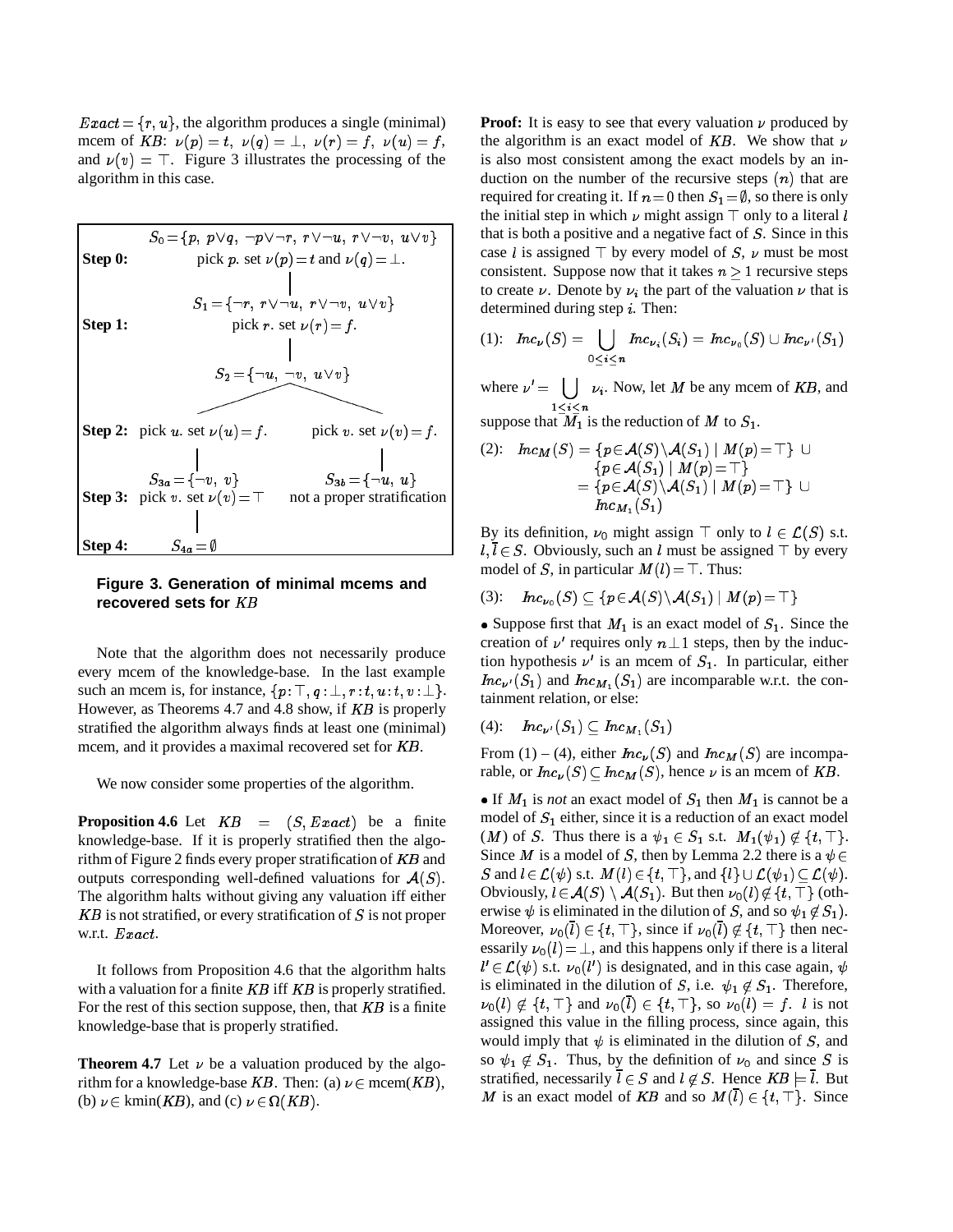we have shown that  $M(l) \in \{t, \top\}$  as well, it follows that  $M(l) = \top$  while  $\nu(l) = f$ . Therefore  $Inc_M(S) \not\subset Inc_{\nu}(S)$ . This completes the proof of part (a).

The proof of part (b) is by an induction on the number of recursive steps required to create  $\nu$ , and is similar to that of part (a). Part (c) now follows from (a) and (b).

**Theorem 4.8** Let  $\nu$  be a valuation produced by the algorithm for KB. Then  $KB<sub>\nu</sub>$  is a maximal recovered set of KB.

**Example 4.9** Consider again Example 4.5 and Figure 3.  $KB_{\nu} = \{p, p \lor q, \neg p \lor \neg r, r \lor \neg u\}$  is a maximal recovered set of KB.

**Proof of Theorem 4.8 (outlines):** By Proposition 3.9 and Theorem 4.7,  $KB_{\nu}$  is a recovered set of KB. If it is not a maximal recovered set, then by Proposition 3.10 there is an mcem M of KB s.t.  $KB_{\nu} \subset KB_M$ . Since  $\nu$  is also an mcem of KB (Theorem 4.7 again), then there is a  $p \in \mathcal{A}(S)$ s.t.  $\nu(p) \neq \top$  while  $M(p) = \top$ . In particular,  $p \notin Exact$ , and by the construction of  $\nu$ , either p or  $\neg p$  is a strict fact of some stratification level  $S_k$  of S. Therefore there is some  $\phi \in S$  s.t.  $p \in \mathcal{A}(\phi)$  and  $\mathcal{A}(\phi) \cap Inc_{\nu}(S) = \emptyset$  (Otherwise  $\phi$  is diluted in some stage before stage k). Thus  $\phi \in KB_{\nu}$ while  $\phi \notin KB_M$ , and so  $KB_{\nu} \not\subset KB_M$ .

Finally, let's consider some complexity issues. As we have noted before, the problem of recovering arbitrary knowledge-base is at least NP-complete. Denote by  $O(A^B)$ that it takes  $O(A)$  running time to solve a certain problem when quering an oracle for solving problems with complexity  $O(B)$ . Then our algorithm requires  $O(|S|^{|\mathcal{A}(S)|})$  running time to recover a knowledge-base  $(S, Exact)$  that is properly stratified.<sup>4</sup> As the following proposition shows, the complexity of the algorithm is considerably reduced in cases that stratification implies proper stratification:

**Proposition 4.10** Whenever every stratification of  $KB =$  $(S, Exact)$  is proper, it takes  $O(|S| \cdot |A(S)|)$  running time to check whether  $KB$  is stratified, and if so, this is also the time needed to recover it (i.e., to provide a maximal recovered set of KB).

Obvious cases in which the condition of the last proposition is met are when  $Exact = \emptyset$ , or if there is no  $l \in Exact$ s.t. both  $l \in \mathcal{L}(S)$  and  $\overline{l} \in \mathcal{L}(S)$ .

### **5. Model-based diagnosis**

Suppose that one is given a description of some system (physical device, for example) together with an observation of its behaviour. Suppose further that this observation conflicts with the way the system is meant to behave. The obvious goal is to identify the components of the system that behave abnormally, so that the discrepancy between the observed and the correct system behavior would be explained. In such case it seems reasonable to assume that some minimal number of components are faulty. Therefore, the mcems and their corresponding recovered sets are good candidates for providing accurate diagnoses, especially since they minimize the set of components that are assumed to behave differently than expected.

For dealing with these kind of problems, it is convenient first to expand the discussion to first-order logic. It is possible to do so in a straightforward way, provided that there are no quantifiers within the clauses; each clause that contains variables is considered as universally quantified. Consequently, a knowledge-base containing non-grounded formula,  $\psi$ , will be viewed as representing the corresponding set of ground formulae formed by substituting each variable that appears in  $\psi$  with every possible member of the Herbrand universe,  $U^5$  Formally:  $KB^U = (S^U, Exact),$ where  $S^U = {\rho(\psi) | \psi \in S, \rho : var(\psi) \to U}, \rho$  is a *ground substitution* from the variables of every  $\psi \in KB$  to the individuals of  $U$ , and  $Exact$  consists of predicates that every instansiation of which should be assigned classical values. The exact models are the elements of  $mod(S^U, Exact) =$  $\{M\in mod(S^U)\mid \forall p\in Exact\; \forall x_i\in U\; M(p(x_1,...,x_n))\in \}$  $\{t, f\}$ . KB<sup>U</sup> is called the *Herbrand expansion* of KB w.r.t. Herbrand universe  $U$ .

**Example 5.1** Figure 4 depicts a binary full adder, examined extensively in the literature of diagnostic systems (See, e.g., [Ge84, Re87, Gi88, Ra92] and many others). It consists of five components: two and-gates  $A_1$  and  $A_2$ , two xor-gates  $X_1$  and  $X_2$ , and an or-gate  $O_1$ .



**Figure 4. A full adder**

<sup>&</sup>lt;sup>4</sup>In our case at every stratification level the oracle chooses a fact that yields, eventually, to a proper stratification.

<sup>&</sup>lt;sup>5</sup>In fact, this restriction guarantees that we stay, essentially, on a propositional level.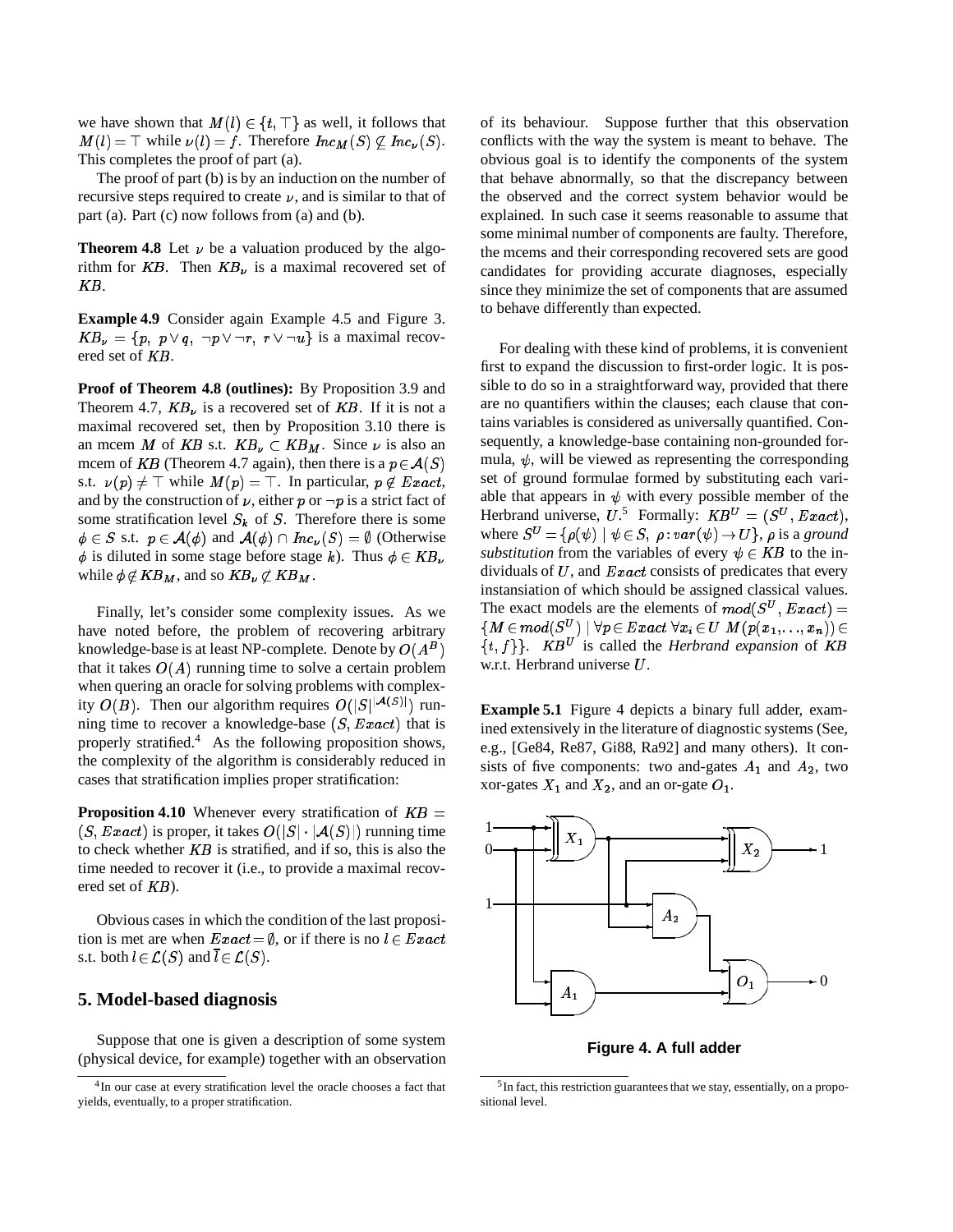The full adder's description is given by system FA. It appears in Figure 5.

$$
andGate(x) \wedge ok(x) \rightarrow (out(x) \leftrightarrow (in1(x) \wedge in2(x))),
$$
  
\n
$$
x \circ \text{Gate}(x) \wedge ok(x) \rightarrow (out(x) \leftrightarrow (in1(x) \oplus in2(x))),
$$
  
\n
$$
\text{orGate}(x) \wedge ok(x) \rightarrow (out(x) \leftrightarrow (in1(x) \vee in2(x))),
$$
  
\n
$$
andGate(x) \rightarrow (\neg \text{orGate}(x) \wedge \neg \text{orGate}(x)),
$$
  
\n
$$
x \circ \text{rGate}(x) \rightarrow (\neg \text{andGate}(x) \wedge \neg \text{orGate}(x)),
$$
  
\n
$$
\text{orGate}(x) \rightarrow (\neg \text{andGate}(x) \wedge \neg \text{orGate}(x)),
$$
  
\n
$$
in1(X_1) \leftrightarrow in1(A_1), in2(X_1) \leftrightarrow in2(A_1),
$$
  
\n
$$
in1(A_2) \leftrightarrow in2(X_2),
$$
  
\n
$$
\text{out}(X_1) \leftrightarrow in2(A_2), \text{out}(X_1) \leftrightarrow in1(X_2),
$$
  
\n
$$
\text{out}(A_1) \leftrightarrow in2(O_1), \text{out}(A_2) \leftrightarrow in1(O_1),
$$
  
\n
$$
\text{andGate}(A_1), \text{ andGate}(A_2),
$$
  
\n
$$
x \circ \text{Gate}(X_1), x \circ \text{rGate}(X_2), \text{ orGate}(O_2),
$$
  
\n
$$
\text{ok}(A_1), \text{ok}(A_2), \text{ok}(X_1), \text{ok}(X_2), \text{ok}(O_1),
$$
  
\n
$$
in1(X_1), \neg in2(X_1), in1(A_2), \text{out}(X_2), \neg \text{out}(O_1)
$$

#### **Figure 5. The system** FA

Notice that the observation indicates that the physical circuit is faulty; both circuit outputs are wrong for the given inputs.

The predicates  $in1(x)$ ,  $in2(x)$ , and  $out(x)$  are assigned values that correspond to binary values of the wires of the system. Therefore they should have only classical values (e.g.,  $in(G) = \top$  for a gate G is a meaningless value). Also, it seems natural to restrict the values of the predicates  $andGate$ ,  $orGate$ , and  $xorGate$  to be only classical as well. This is because we know in advance what is the kind of each gate  $G$  in the system, and so the only open question about  $G$  is whether it behaves as expected (i.e., whether  $ok(G)$ ). So, the actual knowledge-base for the full adder is  $(FA, Exact)$ , where  $Exact = \{in1, in2, out, and Gate, or Gate, x or Gate\}.$ 

The table of Figure 6 lists the elements of mcem( $FA, Exact$ ). We have omitted from the table predicates (like  $in1(X_1)$ ) that have the same (obvious) value in every exact model of  $(FA, Exact)$ , and predicates that have the same values as some other predicates (like  $in2(A_2)$ , which is identical to  $in1(X_2)$ ).

The mcems of  $(FA, Exact)$ , and the recovered sets that are associated with them preserve what Reiter [Re87] calls *the principle of parsimony*; they represent the conjecture that some minimal set of components are faulty. For example, according to  $M1$  the only component that behaves incorrectly is the xor gate  $X_1$ . The recovered set that is associated with M 1 reflects this indication:  $FA_{M1} =$ 

|                | $\ln 1$ | in1 | in2 | ok                 | ok | оk             | оk       | оk |
|----------------|---------|-----|-----|--------------------|----|----------------|----------|----|
|                | X2      |     |     | $\blacktriangle$ 1 | A2 | X <sub>1</sub> | $\chi_2$ |    |
| M <sub>1</sub> |         |     |     |                    |    |                |          |    |
| M <sub>2</sub> |         |     |     |                    |    |                |          |    |
| M3             |         |     |     |                    |    |                |          |    |

**Figure 6. The mcems of**  $(FA, Exact)$ 

 $FA \setminus \{ok(X_1),\ xorGate(X_1) \wedge ok(X_1) \rightarrow (out(X_1) \leftrightarrow$  $(in1(X_1) \oplus in2(X_1)))$ .

In particular,  $FA_{M_1}$  entails (w.r.t. both  $\models$  and  $\models_{mcem}$ )  $ok(x)$  for  $x \in \{A_1, A_2, X_2, O_1\}$ , but it does *not* entail  $ok(X_1)$ . Similarly, the other two mcems M2 and M3, as well as their associated sets represent respective situations, in which gates  $\{X_2, A_2\}$  and gates  $\{X_2, O_1\}$  are faulties. These are the generally accepted diagnoses of this specific case (see, e.g. [Re87, Example 2.2], [Gi88, Sections 15,16], and [Ra92, Examples 1,4]).

One might treat  $FA_{M1}$  as the preferred recovered set, since it is the only set that entails that only a single component is faulty, and one normally expects components to fail independently of each other. This kind of diagnosis is known as a *single fault diagnosis*.

Next we show that the correspondence in the previous example between the fault diagnoses and the inconsistent assignments of the mcems is not accidental. First we present two basic notions from the literature on modelbased diagnosis:

**Definition 5.2** [Re87] A *system* is a triple  $(Sd, Comps, Obs)$ , where:

a) Sd (*system description*) is a set of first order sentences.

b) Comps (*system components*) is a finite set of constants.

c) Obs (*observations*) is a finite set of sentences.

**Definition 5.3** [Re87] A *diagnosis* is a minimal set  $\Delta \subset$ Comps s.t. Sd  $\cup$  Obs  $\cup$  {ok(c) | c  $\in$  Comps  $\setminus \Delta$  }  $\cup$  $\{\neg \textit{ok}(c) \mid c \in \Delta\}$  is classically consistent.

In the example above we assumed that the devices normally behave as expected. We next formalize this assumption:

**Definition 5.4** A *correct behaviour assumption* for a given set of components  $\Delta \subset Comps$  is the set  $CBA(\Delta)$  =  $\{ok(c) \mid c \in \Delta\}.$ 

**Notation 5.5** For a given system (Sd, Comps, Obs), and a set of components  $\Delta \subset Comps$ , denote  $S(\Delta) = Sd \cup Obs \cup$  $CBA(\Delta)$ . Whenever  $\Delta = Comps$  we shall write just S instead of  $S(Comps)$ . Also, in the sequel we shall continue to assume that  $S(\Delta)$  is a set of clauses. Recall that this assumption can be taken without any loss of generality.